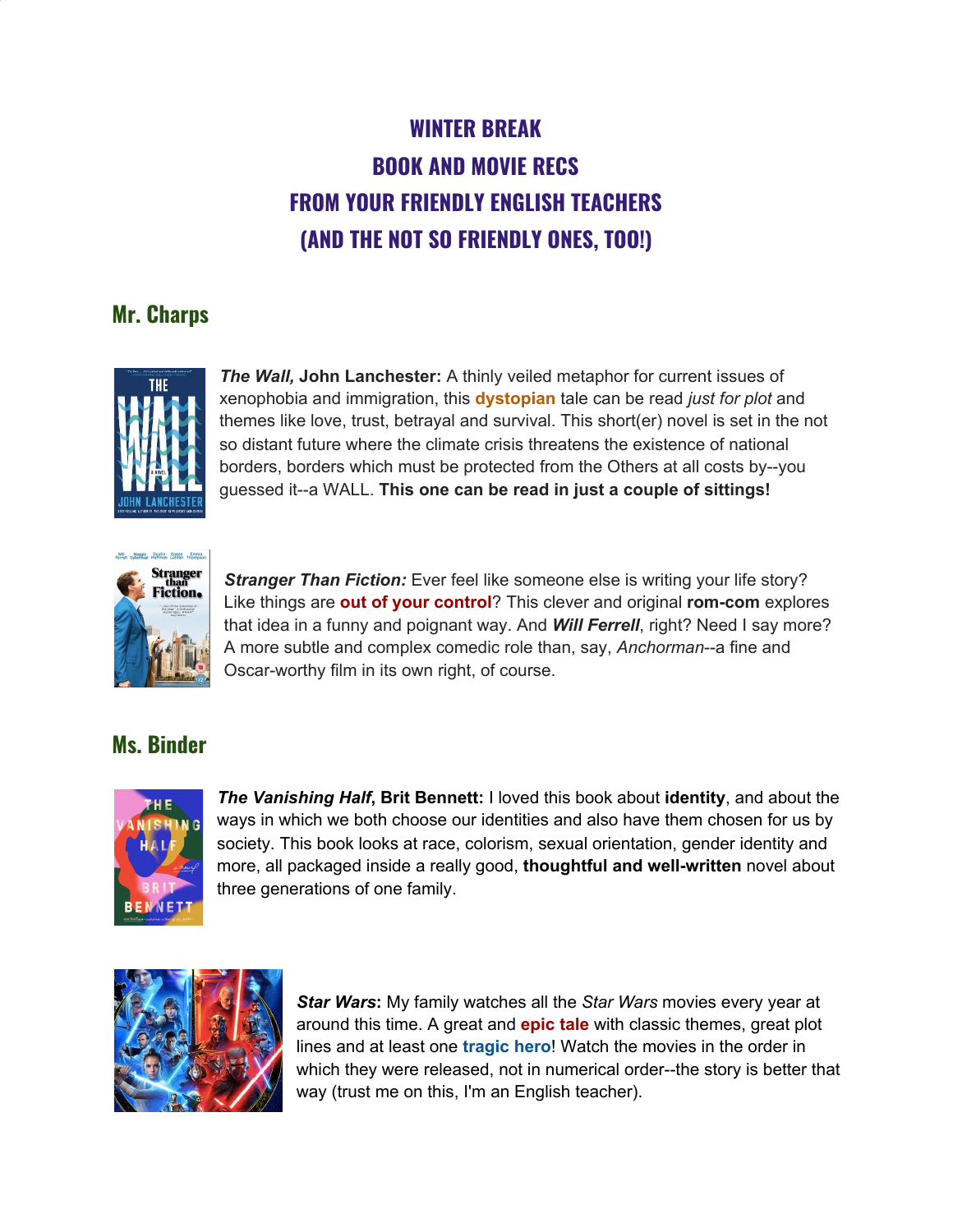#### **Mrs. Moody**

*Transcendent Kingdom* **by Yaa Gyasi:** Gyasi's newest novel follows an **immigrant family** from Ghana to Alabama, where they have settled in the US. The novel follows the two paths of the children, exploring the effects and pressures of racism and **making a new life** as immigrants.



*Black Panther:* **Chadwick Boseman's** untimely passing this summer begs for another look at this **masterpiece**, along with the many themes surrounding the film, which remain relevant today, like being an outsider, the role of women, pan-Africanism, and more. Anyone can appreciate a good **superhero** story! Ta-Nehisi Coates authored the *Black Panther* graphic novels, but he announced that this is his last year working with **Marvel** on the *Black Panther* series, so check out this beautiful movie.

#### **Mr. Haile**



*Americanah* **by Chimimanda Ngozi Adichie:** It's such a stunning book--just having re-read it with my AP class, I am drawn afresh to the quality of the writing with its page-turning clarity and narrative drive. It's a love story, it's a **brilliant** piece of social commentary, it's a deeply **human** book.



*That Thing You Do***:** A Haile family favorite for a decade, this highly underrated **light comedy** about a one-hit wonder **rock-n-roll** band from the mid-sixties is a true gem, written and directed by **Tom Hanks**, who also plays a major role. Wonderful soundtrack.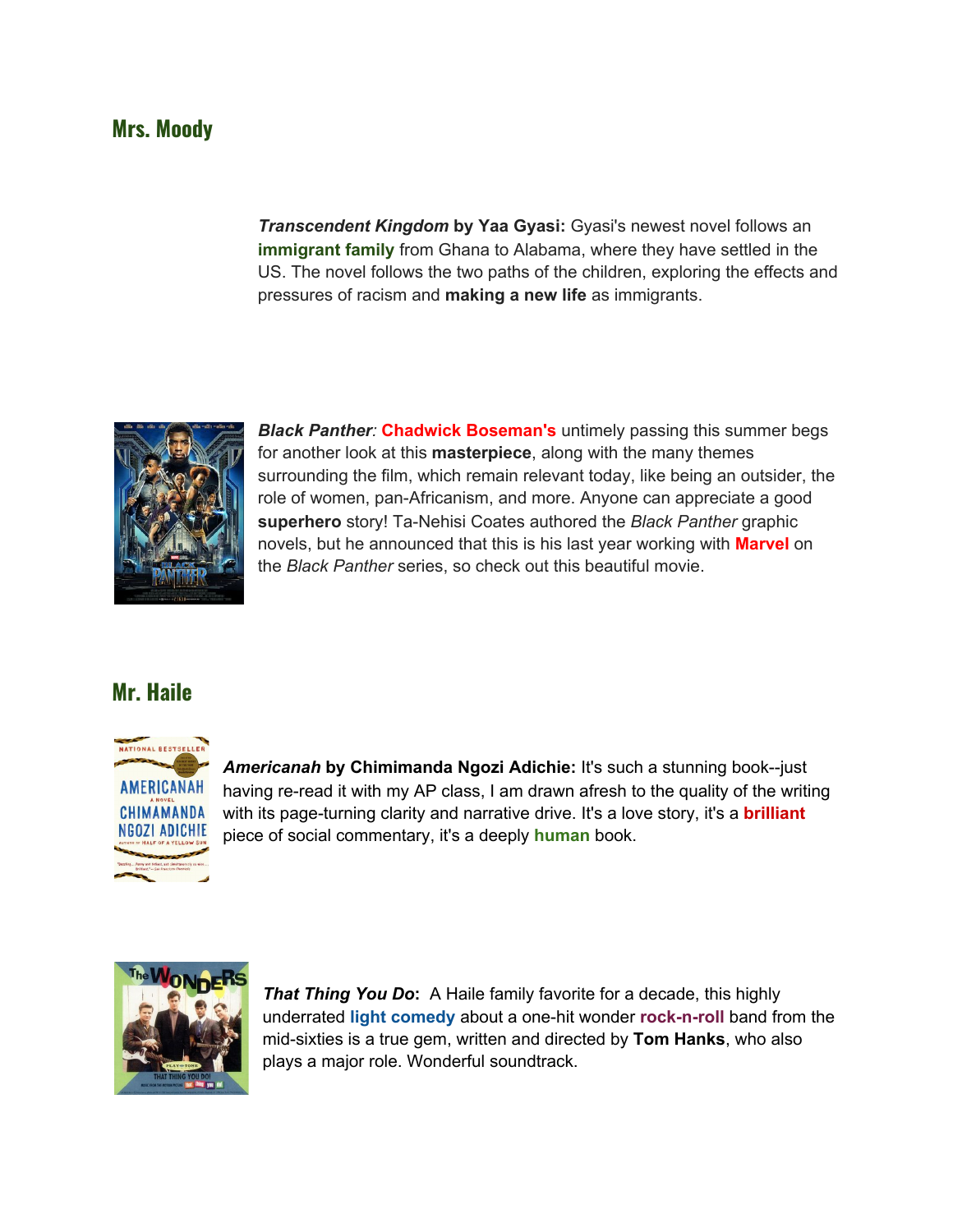## **Ms. Donoho**



*Red, White and Royal Blue,* Casey McQuiston. **The first female US President**'s son and the Queen of England's son fall into a Romeo and Juliet-esque **modern romance** (minus the tragedy). It was a great, refreshing beach read about a more inclusive and **happy** world. I laughed, I cried, I read it a second time. It went viral in 2019!



*The Family Stone.* It's a **Christmas** movie but I watch it year-round. Not only does it have an amazing cast--it's like watching a real family's home videos. Plus the house it's filmed in is gorgeous (and the college/jewelry store is in **my hometown!**). It's one of those movies you watch when you need a feel-good, big-bellied sob.

#### **Dr. Seals**



*Ninth House***, Leigh Bardugo**. I am always interested to see how an author makes the shift from YA literature to writing for an adult audience. This book is Bardugo's first venture into writing for **mature audiences**, and if you enjoy **dark fantasy** (almost bordering on horror), the reading is worth every minute of your time. This tale of a heroic anti-hero navigating Yale's secret societies and **talking to dead people** as she solves murders and mysteries is so worthwhile I wrote and presented a paper about it at a pop culture conference last month!



*The Librarian: Quest for the Spear***:** This movie is **utterly ridiculous** and **highly enjoyable**--a real family favorite. My family particularly enjoys this movie because it's part of the movie franchise that launched *The Librarians television series* (which was quite well done, even though it was also ridiculous). There's something to be said for a hero who is a perpetual student with a stack of PhDs, who then ends up taking a job as a librarian (but not that kind of librarian)--tracking down and protecting **magical artifacts**.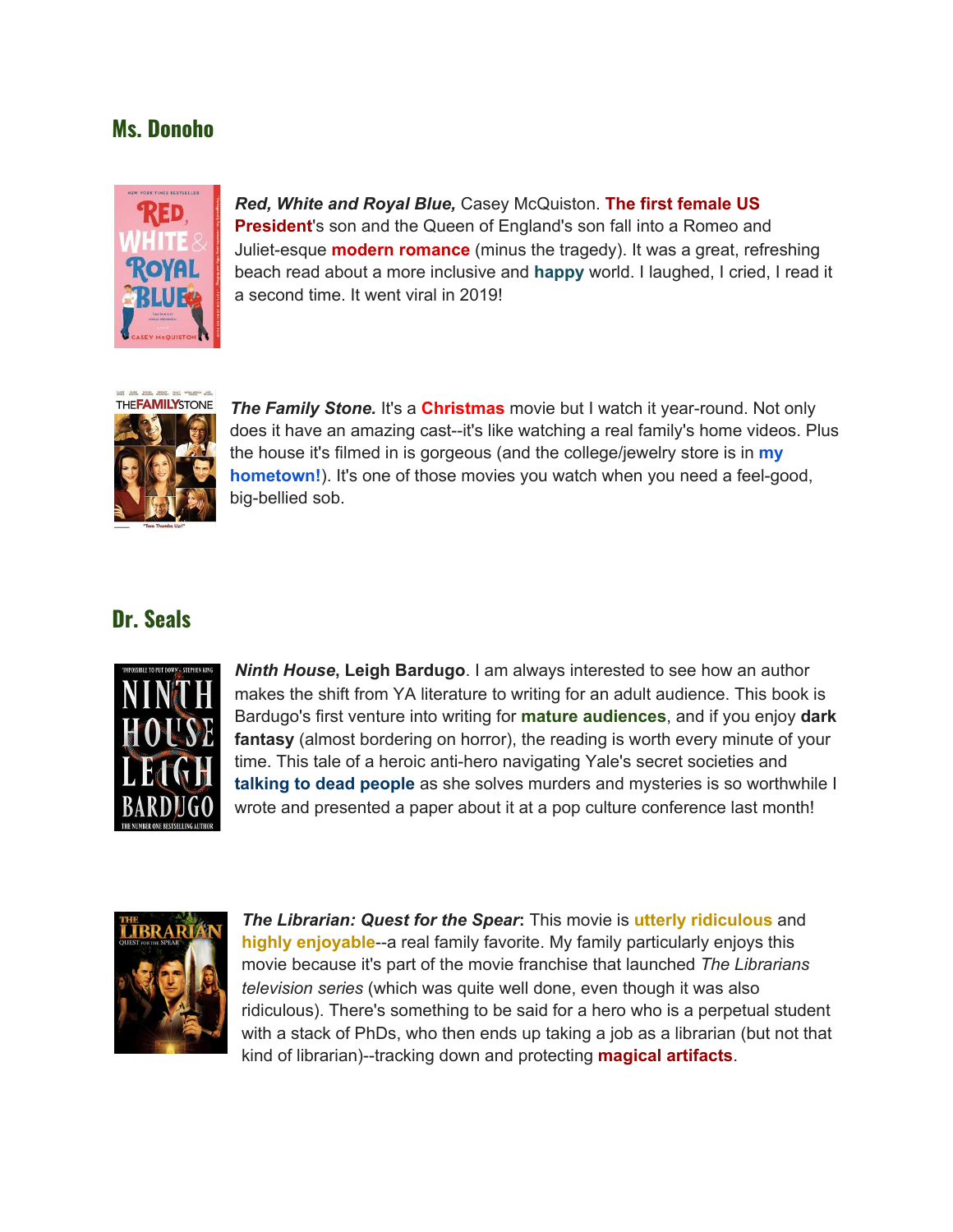# **Ms. Perkins**



*Educated***, Tara Westover:** This memoir--set in the '90s and early 2000s--recounts the life of a girl born into an isolated fundamentalist survivalist family in the mountains of Idaho. Tara yearns to learn, but her father mistrusts the government so "regular school" is not an option. The extreme nature of her upbringing (given that this is a **contemporary story**) and the lengths she goes to for her education are bracing reminders of the diversity of lives Americans lead, and the **resilience and hope** so many possess, despite seemingly insurmountable odds. If you liked *The Glass Castle*, this is your next read.

![](_page_3_Picture_3.jpeg)

*Hunt for the Wilderpeople***:** Director Taika Waititi's clear-eyed view of **human nature** is on full display in this comedy that does not flinch from life's challenges. The improbable protagonist--a child of the New Zealand foster system with a penchant for **hip-hop and haiku**--is funny and determined, and the film reminds us that though hardship and sorrow will undoubtedly touch us, they need not define us.

#### **Mr. Benson**

![](_page_3_Picture_6.jpeg)

*A Man Called Ove***, Fredrik Backman:** A **grumpy old man** who just wants to be left alone. New neighbors who are loud, have **lots of cats**, and two lovable young daughters. An unlikely friendship that is **hilarious** and heartwarming. An easy, lighthearted read that will get a good laugh, and offers a good reminder that "life is sweeter when shared with other people."

![](_page_3_Picture_8.jpeg)

*Big Fish* **(2003):** Starring Ewan McGregor, Albert Finney, Billy Crudup, Jessica Lange and Helena Bonham Carter. Directed by Tim Burton. A **fantastical story** about one amazing life. Rich, diverse characters stoke the **imagination**, and **push the boundaries** of what you thought was possible in this world.